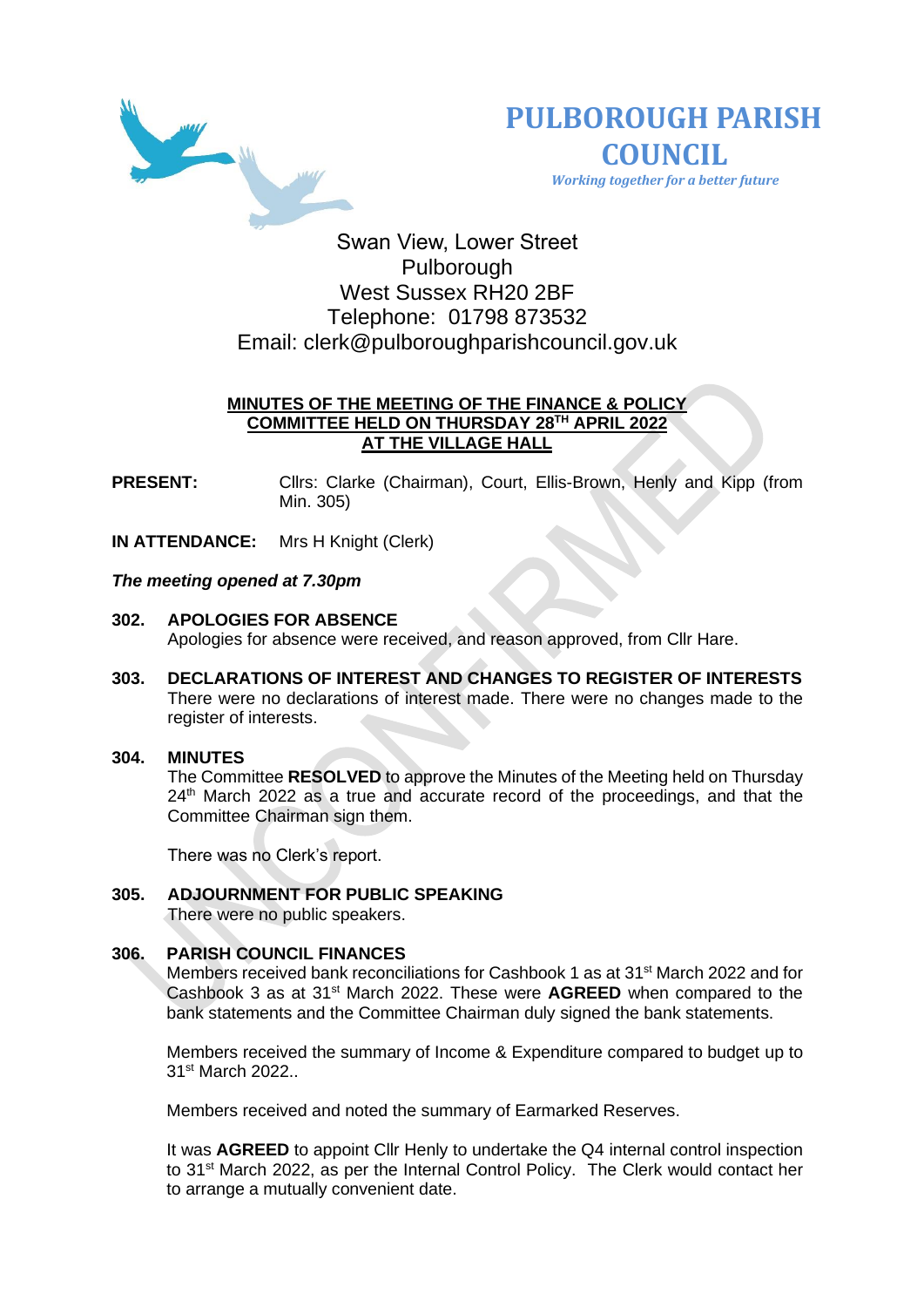The Clerk advised that there was one invoice of £66 outstanding, which was being followed up.

## **307. S106/CIL FUNDS**

Receipt of the latest quarterly report was noted. Comment was made regarding the S106 application by Pulborough Cricket Club, with letter of support by the Parish Council, which if granted in full would reduce the available funds for the Council's pavilion project.

### **308. SPORTS PAVILION DEVELOPMENT PROJECT**

The Clerk reported that the water bills for several preceding years had been forwarded to the architect/contractor and progress on the water neutrality statement was awaited.

## **309. INTERNAL AUDITOR APPOINTMENT 2022-23**

It was **RESOLVED** to re-appoint Auditing Solutions for the financial year 2022-23, undertaking 2 x internal audit visits, at a cost of around £500 + VAT per visit (to be confirmed).

## **310. ANNUAL REVIEW OF MSF COURT CHARGES**

This item is usually undertaken by the Recreation & Open Spaces Committee but had been inadvertently missed from the March meeting. Members reviewed the schedule of charges for the MSF (MUGA) court hire. It was **RESOLVED** that no changes would be implemented, and the matter be reviewed either annually as usual by the R&OS Committee or at the time of a new facility being installed, whichever is the sooner.

# **311. ANNUAL RENT REVIEWS – OF SPORTS CLUBS**

Owing to the confidential nature of the following item, it was **RESOLVED** to exclude public and press for this item.

The Clerk reported that although a percentage income increase was factored into budget consideration last autumn, actual rents had not been set at that time. The rents conventionally followed the RPI in place each November. Members noted that the November 2021 RPI was 7.1%. In reaching decision, Members considered the economic difficulties clubs and individuals were facing currently. It was therefore **RESOLVED** to apply the September 2021 RPI of 4.8% on this occasion for 2022-23 rents, with the clubs to be advised of the reasoning.

## **312. LEASES – PULBOROUGH BOWLING CLUB**

Owing to the confidential nature of the following item, it was **RESOLVED** to exclude public and press for this item.

The Clerk reported that there had been no response as yet from the Bowling Club regarding dates for the informal meeting therefore no progress had been made in drawing up the new lease. It was **AGREED** that the Clerk would follow up again, advising that if no further communication is received the Council's solicitor would be instructed to commence new lease preparation.

## **313. CORRESPONDENCE**

None received.